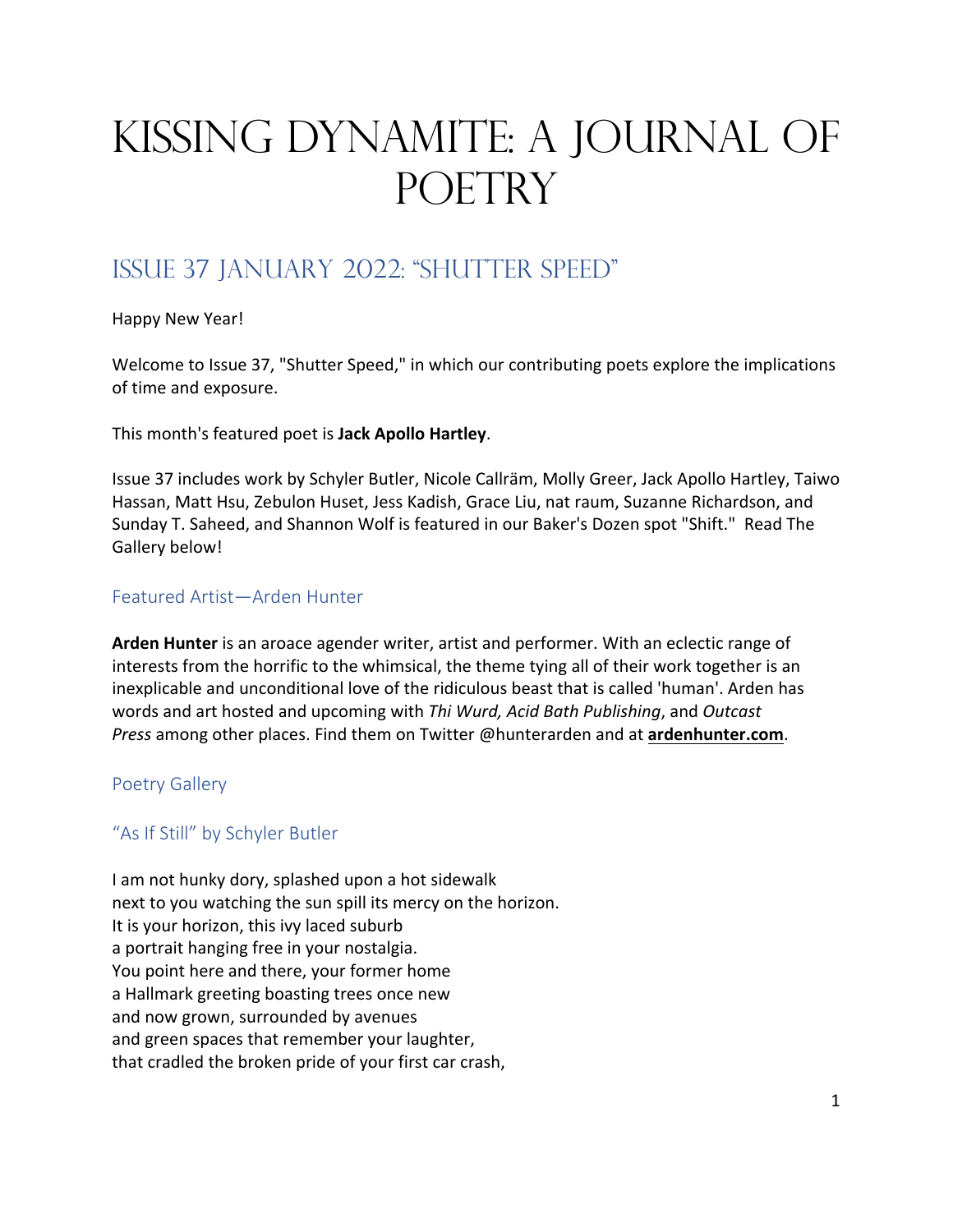that watched you punch your brother then disappear into its woods, mulberry potions laced with black willow leaves a bit of solace. A prosperous childhood, I suppose, since despite its hiccups and squabbles, you love your family and they love you.

It is no accident that my insides scream with every step, that I jostle beneath the sun's rays and yearn to raise my fist in its direction, this same sun spilling upon my youth though I couldn't see it, my nostalgia dreaming of salvation for my people, of creating time machines for every generation as if different versions of me could travel back to plantations, to new ghettos and cold houses and all that desolation with bowls of mercy, as if the sun spilled in me something that could save them.

#### "how to pray" by Nicole Callräm

*"I touch leaves, I close my eyes and think of water" —James Wright\**

your departure left an abandoned church, a deep well I chant into— forty moonless nights fast from feast, from touch

your absence is concentric, a quaking heartbeat— leaves cool as earth, still like bark, fingertips tentative— now I

no longer remember how to stop breathing air/you in, close these lips against invading memories, close this door to my

thorned heart, o, eternity's curtain— o, downcast eyes I know there is some goodness here for me, sliced pears and

deep sleep promised me that. & I fall I fall to my knees, think of us, you, raw vulnerability of autumn's last days, the folly of a faithless one like me praying to find meaning in still water

*\*Golden Shovel based on James Wright's "Trying to Pray"*

"The Pretty Girls" by Molly Greer

When my mother goes to the hospital, there's always a frantic search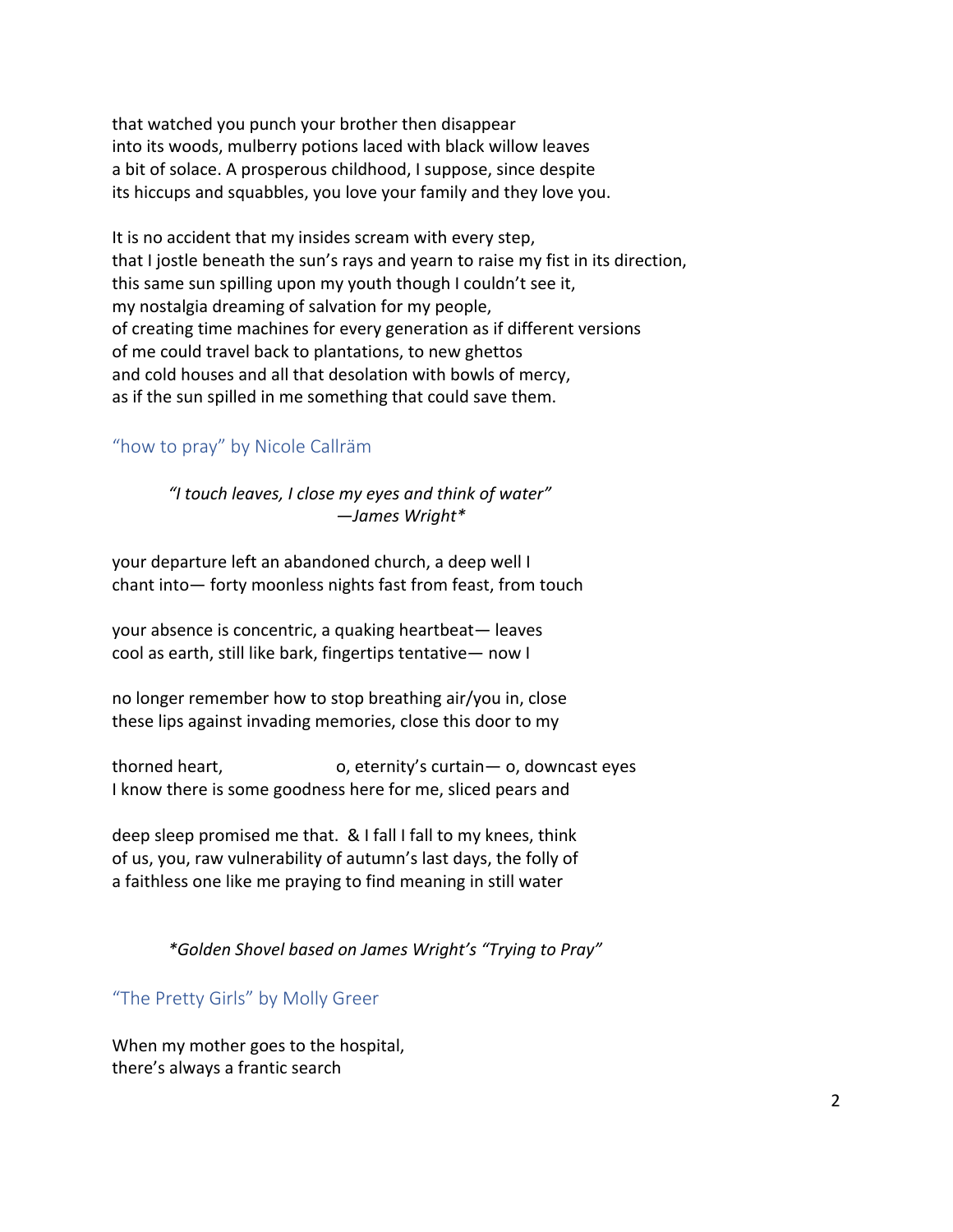for the right make up bag. Not *that* pink bag – the pink bag with *stripes*.

I never learned how to wear make-up, but when I was twelve, I begged for permission to shave. Still flat-chested with spangly legs, all I wanted was to be one of those girls.

The boys notice the girls with shiny legs much more than the ones who can outrun them. I could be one of the girls tanning on the asphalt during recess without fear of the sun reflecting off blond hairs on knobby knees. I could be one of the pretty girls.

My legs look like a lumberjack's now, but I try my best to love them. I pull pink unicorn socks over wiry hairs, slide my feet into black combat boots. Lumberjack/unicorns/boots is hard to stomach – I'll probably shave tonight.

In the hospital, my mother is beautiful. We're getting along today and the afternoon light is just right. She opens the pink striped bag, paints her lips and lines her eyes. As she fluffs her cheeks with blush she confides in me and says, *when I'm dying, make sure you pluck my chin hairs.*

"dioscuri, halved" by Jack Apollo Hartley, January's Featured Poet *or: I name myself after a twin*

I will be like a present unraveling for you. okay? ribbon tied untied tied again loose. I will tell you everything. like a puzzle laid out so neat you can put it together with a shake of the table.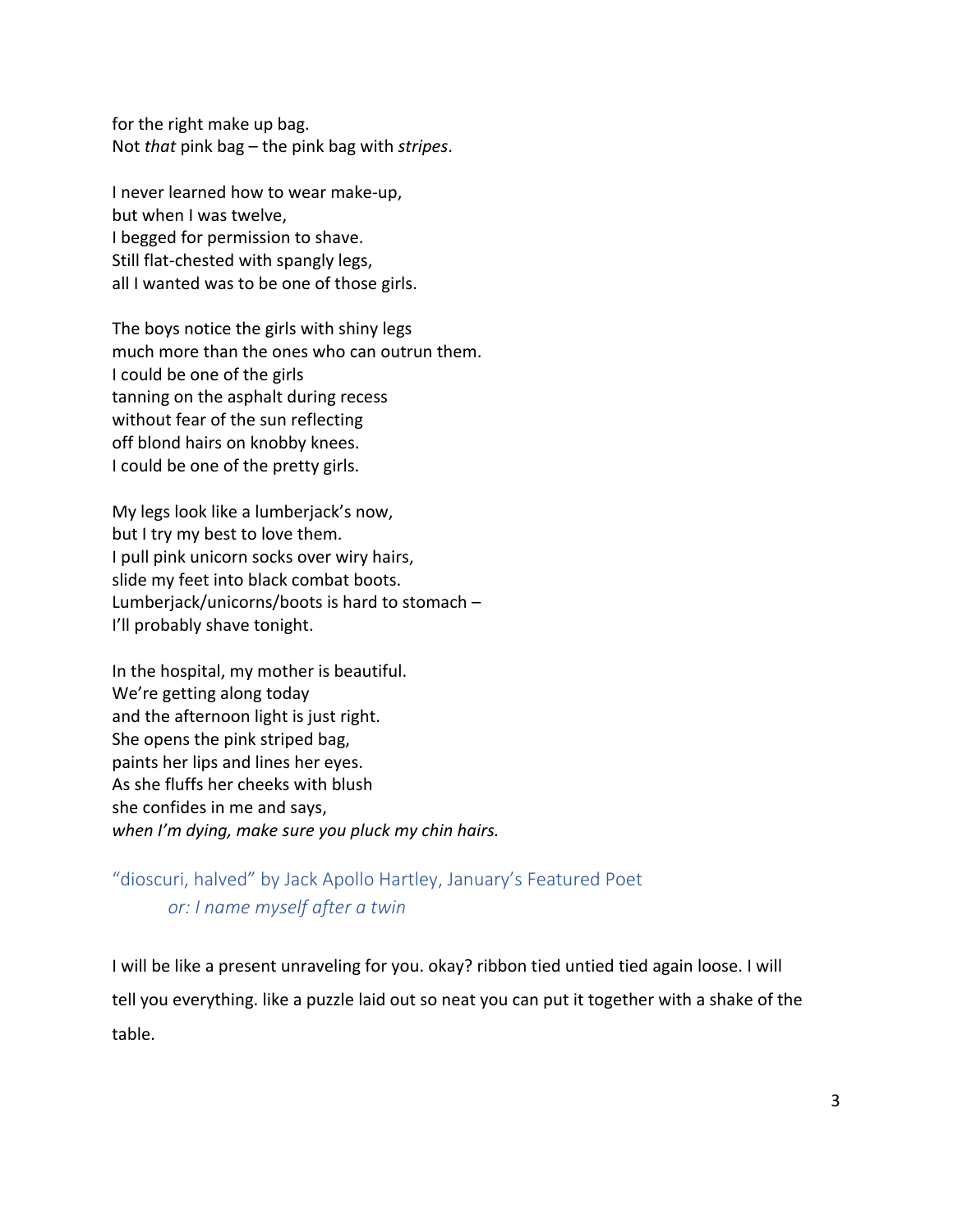another simile, if it'll help you get it / —I will be like a clementine tangerine / cutie mandarin whatever it is under / those hot lights in the store / waiting to be bared. //

alone, I do it myself—contort my arms, tear myself slow along each seam so the thin membranes peel apart without breaking. then I seal myself up again. leave a dent for you to thumb.

I promise, baby, I will burst apart / in your hands. I have done this before. / countless times I have done this before / with no one to see / how cleanly I do it. //

#### **Jack's Commentary on "dioscuri, halved":**

This poem is one of those works that are so awkwardly autobiographical you want to hide them as much as you want to show them off—but I think there's a charm to those! (And, you know, I hope some readers agree.)

Between the Dioscuri that make up my sign and their semi-brother Apollo, my namesake, I saw a potential to talk about that yearning some of us have for being *seen* and *understood* on the level a divine twin might be capable of. On the mechanics side, I wanted to evoke that twin imagery: two titles and two sets of stanzas with four lines each and an extra unpaired. Each successive metaphor, as well, is intended to build the feeling of the yearning's intensity. Not only is the speaker craving to be understood as a whole, but even in the attempt to *explain* they are desperate. This particular desperation—wanting something so badly that you'll do all the work for someone—is so vulnerable to me. How intimate, yet not. You don't even need them to figure you out. You just need them to look.

**Assistant Editor Morgan Ridgway's Commentary on "dioscuri, halved":**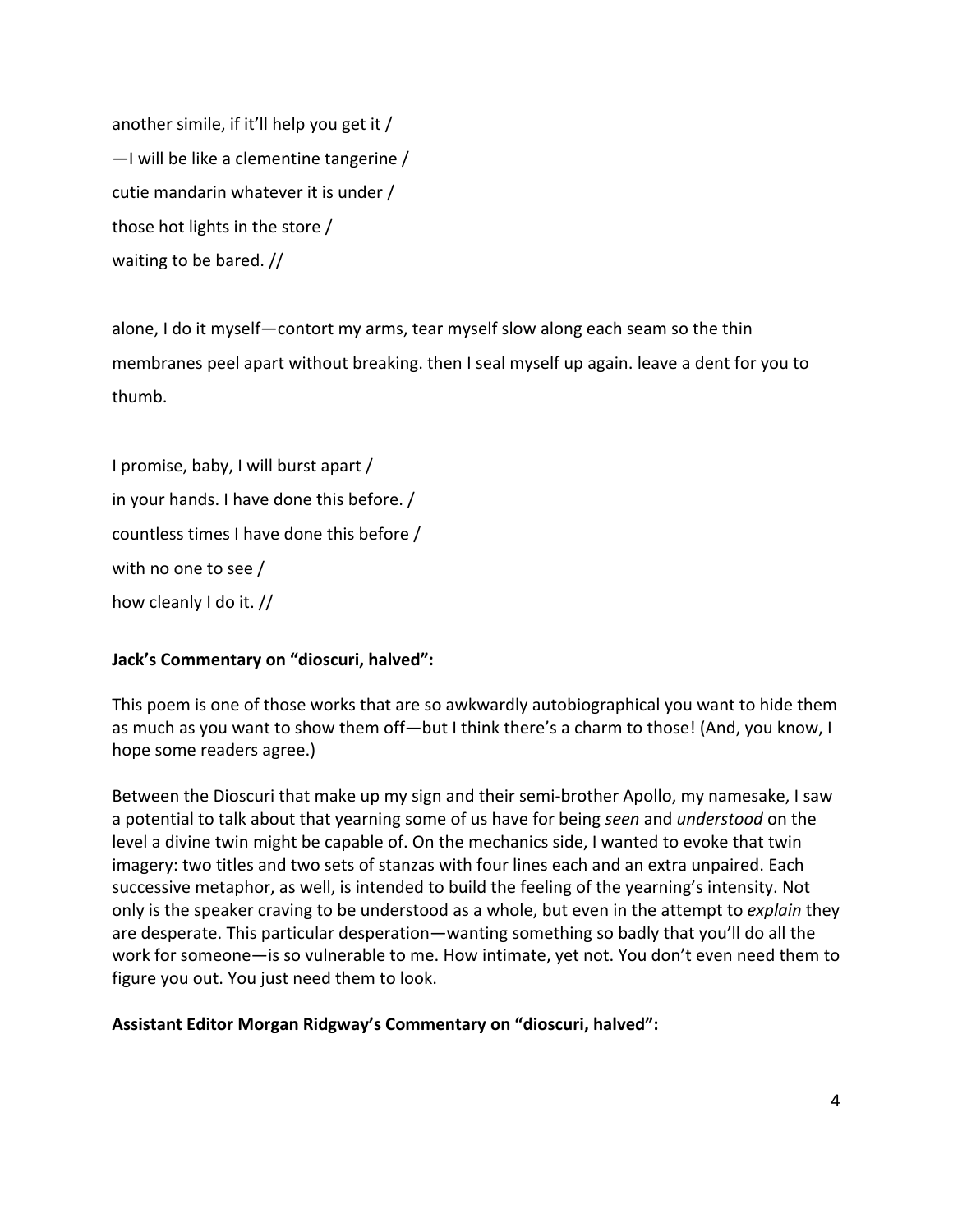This poem begins with such an earnest longing and doesn't let go. It speaks to the yearning so many, perhaps all of us somewhere, have to be understood to a depth we often cannot fully articulate. Each metaphor builds upon the next creating an intensity of yearning, a compounding desperation, and we wonder if the speaker will at last be understood in their entirety. In such desperation sits a level of vulnerability as the speaker proclaims they will do all the intimate work of exposure because the desire to be understood is simply that great. This poem challenges us, asks us to interrogate how far we will go to be seen, to what depths do we seek to be understood, and in the end presents the desire to be known as part of the vulnerable condition of living.

#### "conversations with my mother on the prayer mat" by Taiwo Hassan

*allahu akbar*/ this might be a poem/ where its end/ is a pyre/ where fears replace corpses/ and promises of a miracle burn./ on mornings/ like these/ i find myself/ on a prayer mat/ a journey/ i begin/ with a damp body/ in and out/ my troubled spirit/ seek answers/ in the embrace of *wuduu*/ heaviness replaces my soles/ and my voice/ becomes a stranger/ *iqamah*/ thoughts seep in/ and ordinary names/ don't do them justice./ i remember you/ *ìyá bejì*/ your face/ melting my worries to sand/ your lips/ a smile/ then a line/ then a verse/ then a supplication / *táyélolú, rántí*./ i / a wall/ *ruku'u*/ your words/ *subhana rabbi al adheem*/ i remember the first time/ you taught me/ to pray/ to find an anchor/ in the unknown/ to be a testament/ of elements/ that latch on to hope/ even in the dark./*màámi, mo kúkú rántí*/ how threads/ of your light/ morphed into strings/ then knots/ then these knees/ then the ground/ *subhanah rabbi al a'ala*/ how like the skies/ i fell/ and clouds/ nested on my back/ is this how/ a boy/ learns/ the science of diffusion?/ carry my hands, mother/ can you feel the hollow/ in their bones? / hold each finger/ the cold on every nail/ is this where i let you go?/ where i melt into everything/ but peace?/but you?/ *asalam alaikum warahmatullah.*

# $"**sm**$  by Matt Hsu

Charmed: when you clop down the street and exchange handshakes with the girl dressed in blue gingham. It's warm—black iced tea warm, not leeches in the swamp warm—and I've got these shoelaces unraveled into a spread-eagle

spool. Pockets filled with cracker jack, peach pits, sour apple gummies, eucalyptus, stray pieces of copper, goose feathers, ticket stubs stubs from the 7:30 showing of *Superman*, paper clips, bottle caps. Ba waves goodbye

with both hands and I wave back with three.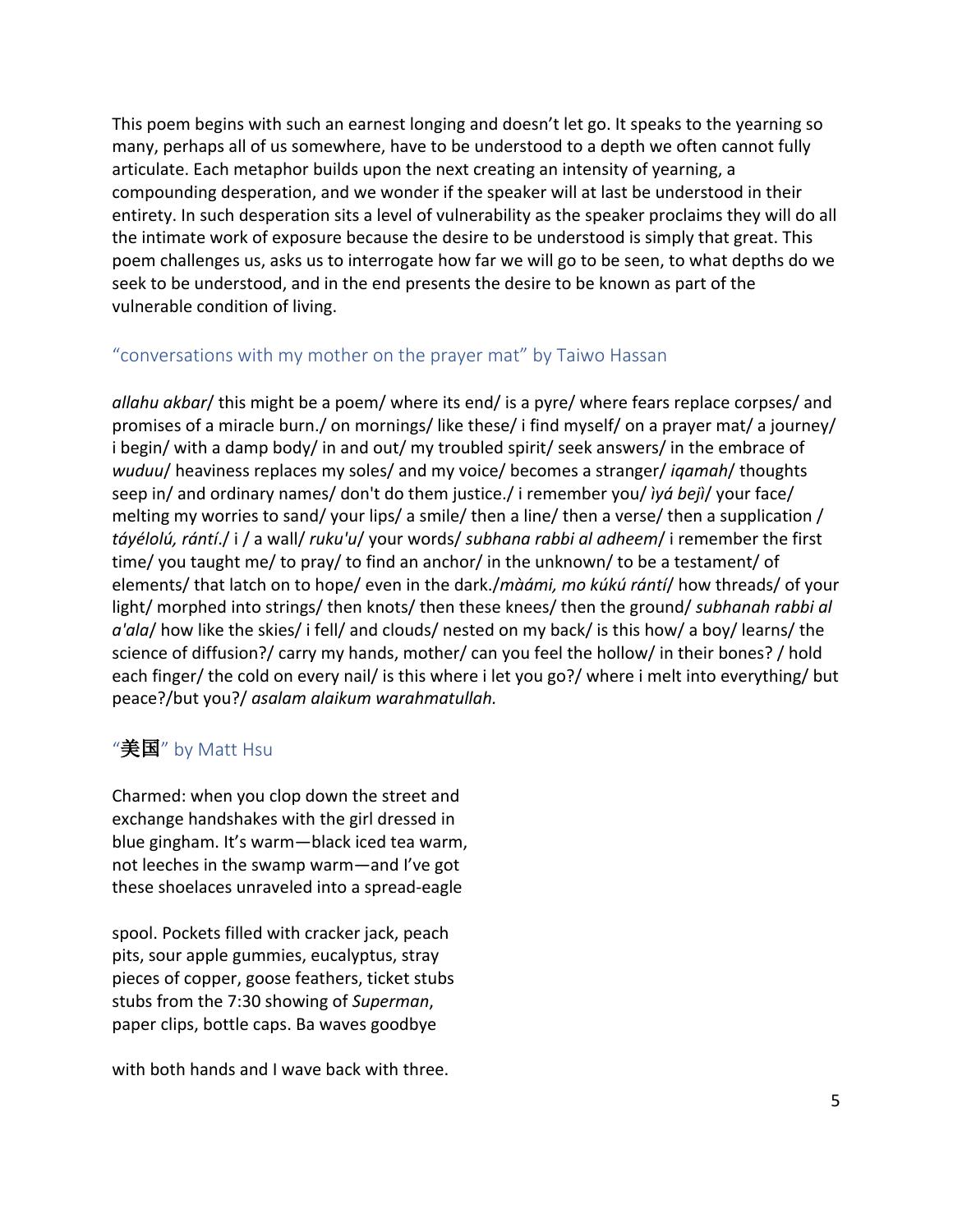They needed him, his bruised hands, his eye for bridge machinery, his flower-print shirts and crooked grin. Tomorrow I'm heading to the dock. Pick up catfish and snail shells and

stack them in a brass bucket, eat jello with whipped cream, flip quarters, find hermit crabs. Push paper boats across the current, loop yo-yos, swap baseball cards. Smoke straw cigars. Catch cicadas. Drink moonlight.

#### "Triangle Shaped by Window Inches In, Afternoon" by Zebulon Huset

Castoff light from an unimpeded sun also cajoling molecules before eyeballs.

Some flitting dust mites and friction-filched flecks of dead skin fletch the air, but so much nitrogen.

So much volatile, vibrating chemical, waiting to kaboom.

Where they mine natural gas,

faucets become flamethrowers.

We, flammable carbon and so much water. Don't supernova. Yet. Pace your fission.

The afternoon yawns, again.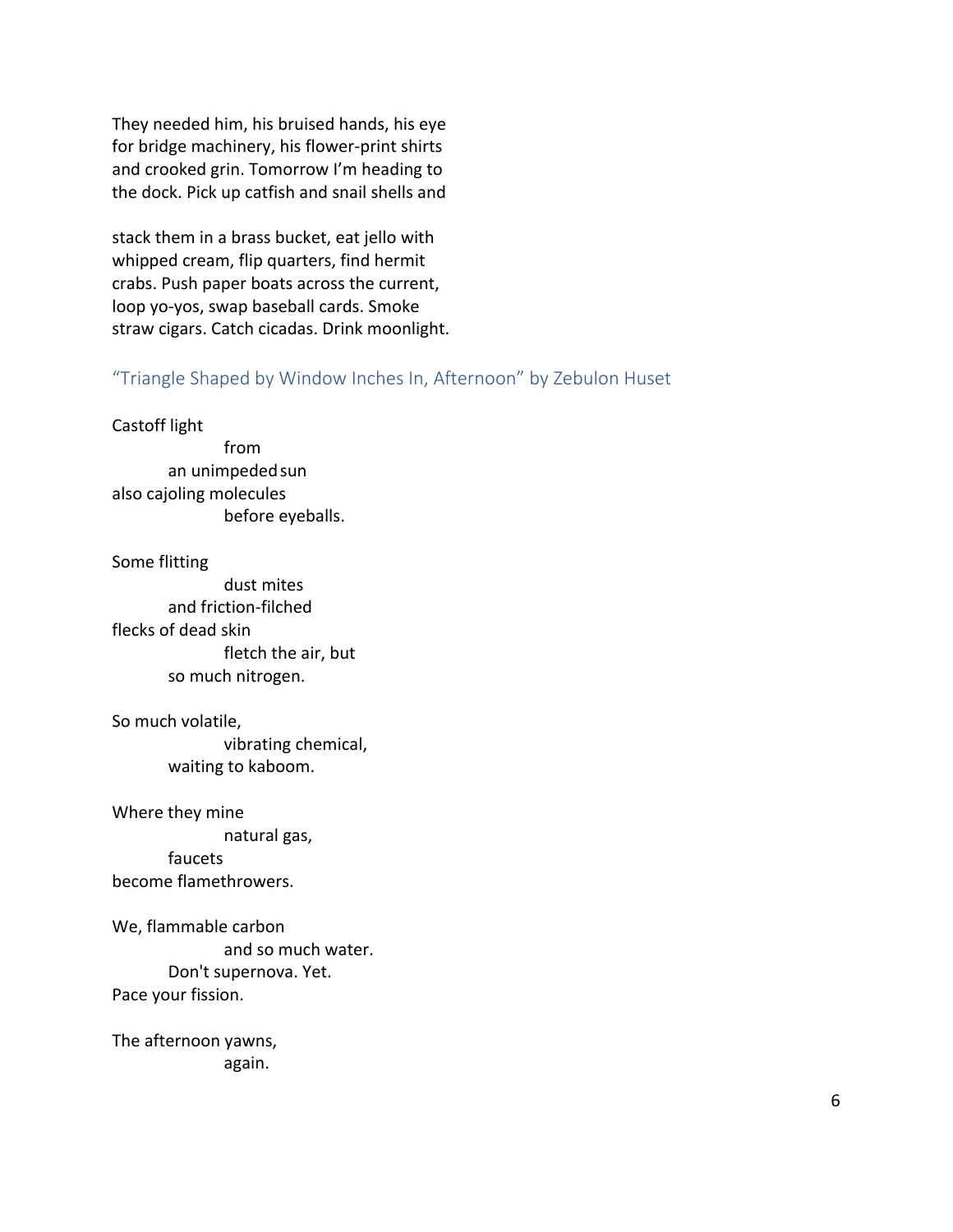Leave the dishes

in the sink.

Float to bed.

#### It's early, still.

#### "The world will be made while" by Jess Kadish

we're steeped in something else, like brewing the coffee: grind, pour, filter, drip, drip, drip, day in & out & in and out & one morning we'll look up from the too-hot cup, singed fingertips singing, & see snow where we could have sworn the trees were just barely at their peak of green. Last summer I swam in a lake down the road from where I'd lived for years. I never knew it existed, yet there it had been the whole time: full & swollen wet, the surface a thin film of smeared insect bodies. As we treaded water sixty feet deep, sun-warmed at our shoulders & spring-cold at our toes, the woman who owned the lake said to me—"This time of year, the world shifts toward death, though we can't see it yet." On the shore: weeds tall as sunflowers, yesterday just tiny things, now bending beneath the weight of their own extravagance. Shameless blooms already turning timid. Soft petals to crisp curls. The air buzzing with the longing howl of cicadas. They've spent so long waiting. They're finally here. They don't have much time.

#### "a list of grievances" by Grace Liu

i am no stranger / to worshipping the / dry skin that prunes / into the hazy sandpaper of / a silken america / on my tongue / vessels, pulling away, / biting the pale shore / i no longer visit the asian market / my confession is that of / crying curdled milk / no casket but infantile / i tell everyone i fuck elegies / pick spilling flowers from a free spirit / you, caressing my eyelids like rubber / whispering prayers that i stuff / calluses in my mouth / just to taste bitterness / us, wrapped in a dirty / suburban stereotype under a vegetable garden / another dream muddled with cheese pizza / & bubblegum sneakers / greasy fingers sliding down my throat, ethereal / what does it matter, / anyway? the sky still falls / still peeling with overripe clementines, always / asking of a melting pot.

#### "skeletons" by nat raum

your top drawer was for peppermint gum wrappers and spent oil cartridges, all that you hid rather than throw away. i lay beside you, lulled by rhythms of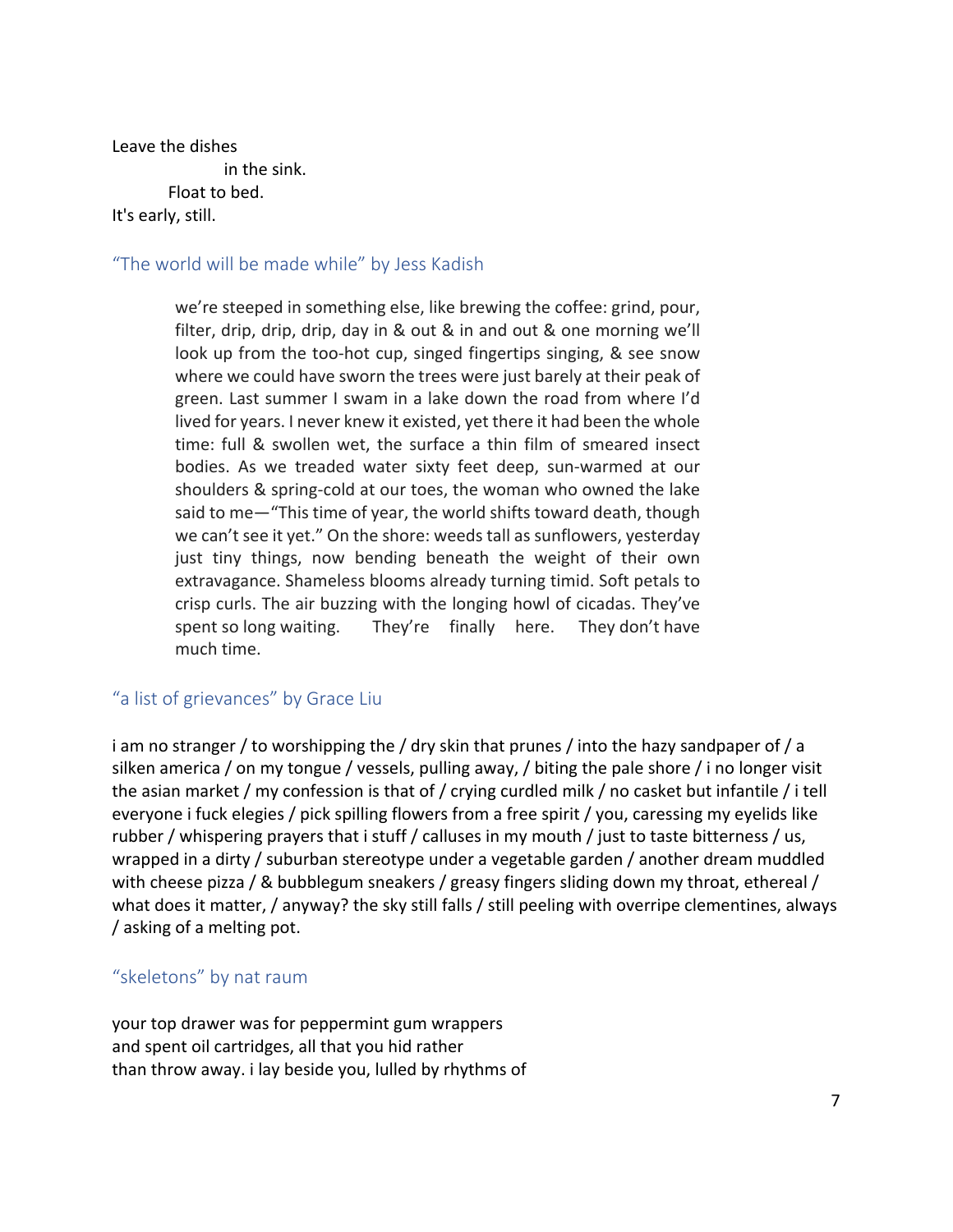gnashing teeth, training your jaw to chew through me each night, sinew and marrow and all.

i grow fearful i've become nothing but bones aching extra on your birthday, the day i went to the hospital, the day you left. at first i'd written us star-crossed, lion cubs within sanctuaries of medicated taffy chews and the glow of idle television screens. we'd swallowed half our words

by september, thrown elbows by october, gone numb by the arrival of january's austere grip. your covetous hands reached for awards i only give out posthumously, rungs of blight up my spine which push me over before day's end. i am bound you by the dull throbbing of my knuckles

twice as much as the folded scrap notes you left, lost to ash one drunken night last winter. you've met the test, tale told in fragments of night terrors, in labored breaths too shallow to cry mayday. each day i bury artifacts of ours, each night still met with static. i gnash my teeth now.

#### "Bone Opera" by Suzanne Richardson

- They used to call me Big girl big Boned Whale girl I was swimming in a Bone ocean A big girl In her big Bone home I was a girl unfurling Bone fern
- Bone girl Bone dawn I was eating In a bone house Drinking Bone milk To keep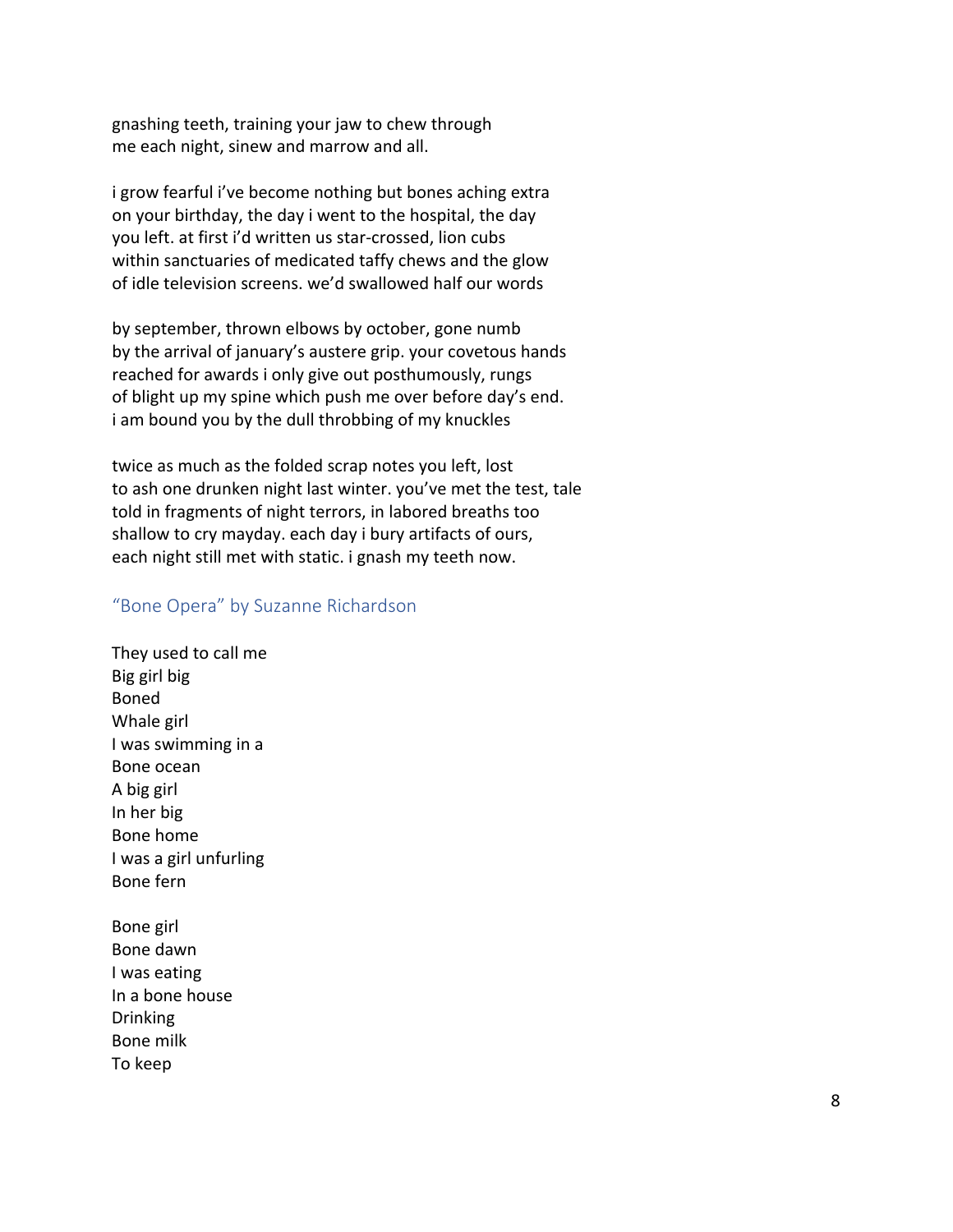Growing Tectonic Bones split I grew into A big jewel Bone opal All stares Beg me to Bone open Some times Big girls go Bone quiet When I walk by They scream My tall girl Limbs Are a Bone riot They drink me Bone cold With greedy stares I am hunching In my Bone chair Bone woman now Tottering on highest heels Breast city A full breast and Bone meal All I want is to go Bone numb Don't look I'm no one Hear them say I'm Bone dumb One day

I learn In my neck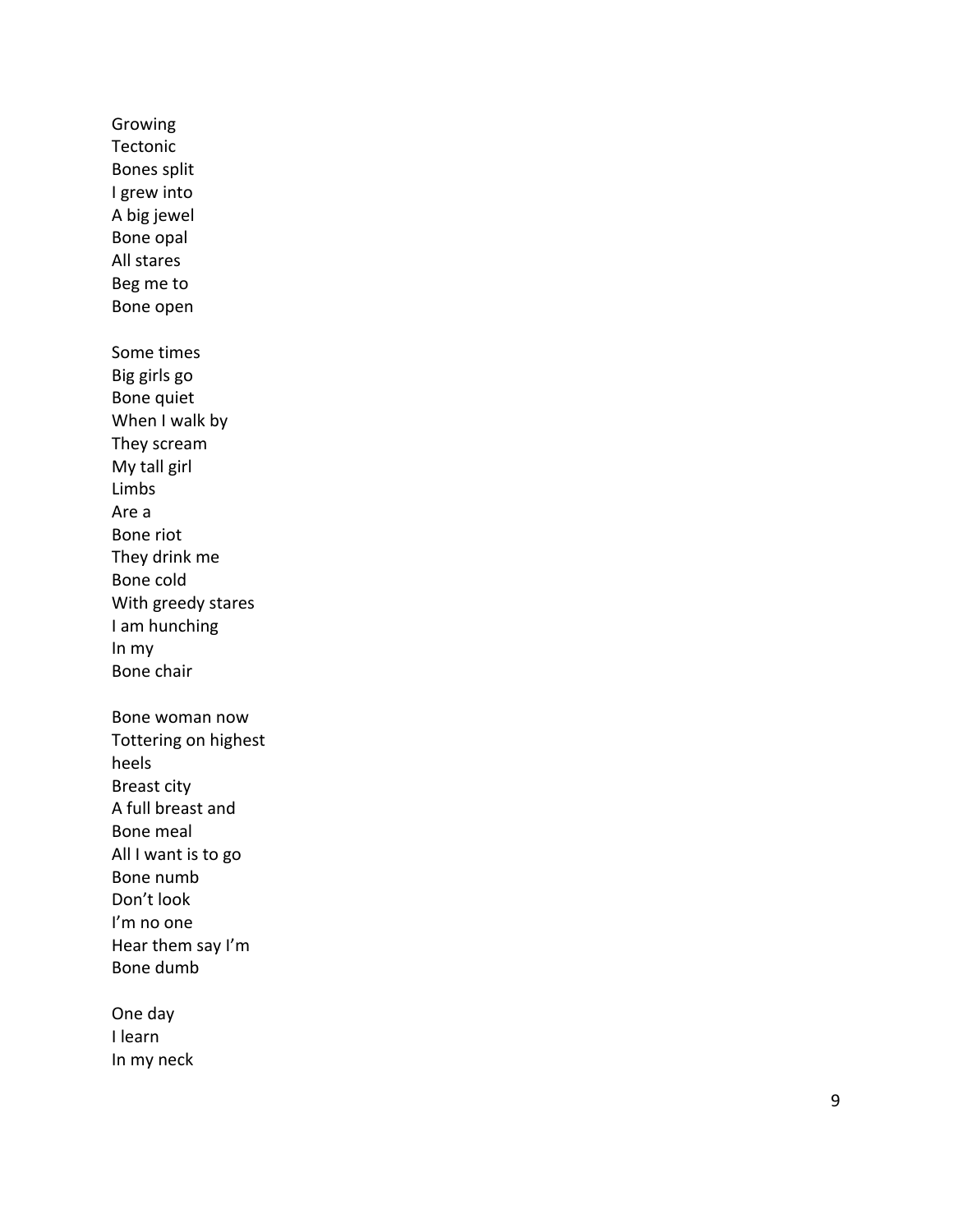There are Seven bones I open My bone Throat Sing my Bone song Bone story Big boned woman In all her Bone glory Bones don't want They just are Bone boats Taking you To cities To shores afar When I am Bone old No longer Able to Bone roam No more flesh Flowers Too bone sick Or bone ill Please will Someone Reach into The bone thick Into my Sternum And touch it? Please Love my Touch my Bone s

# "Escapade" by Sunday T. Saheed

I do remember, they said I came to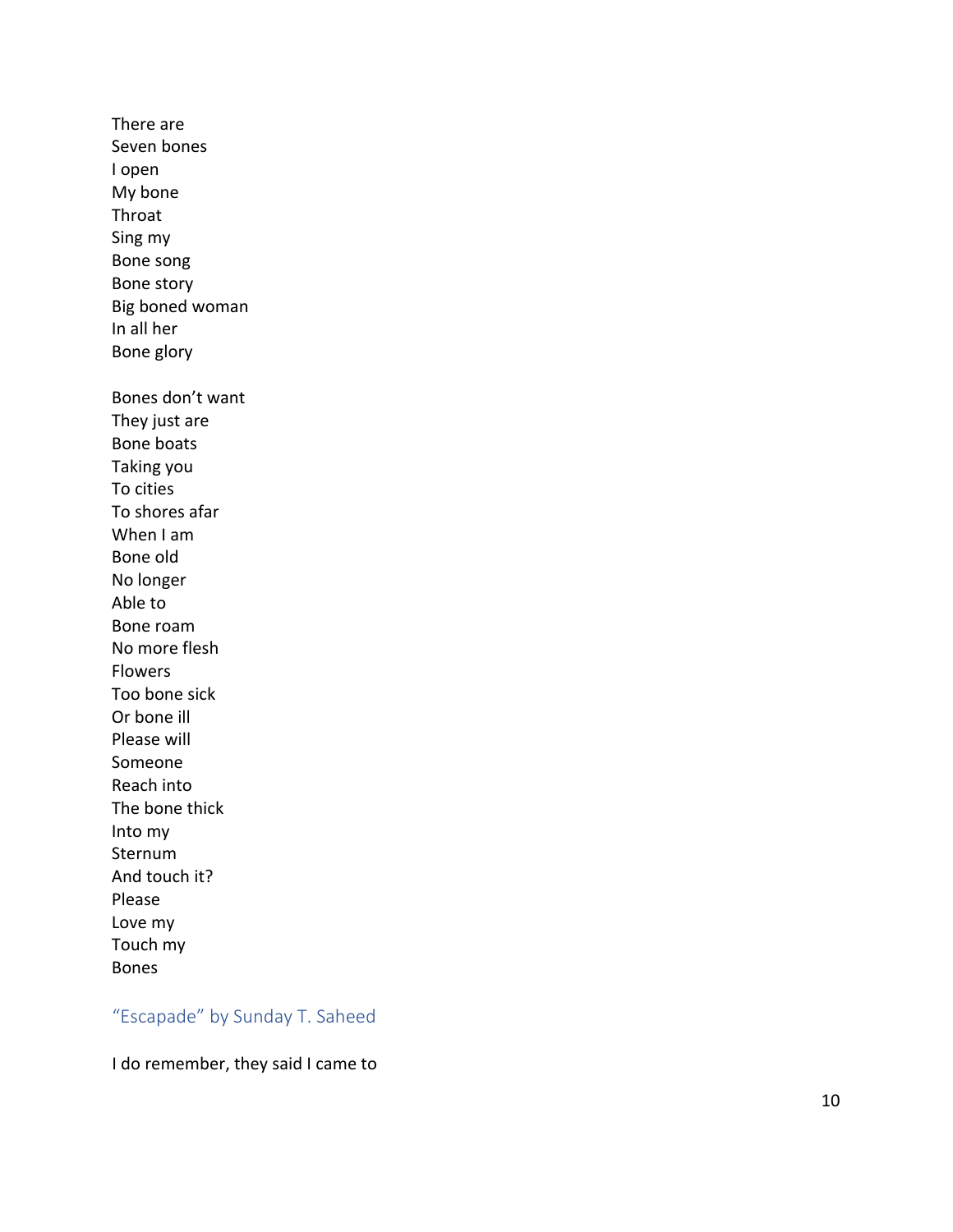this world through the backyard. Mother says she doesn't know what I run from the portico is full of acacias, oleanders & quinces & whatever else pricks. Sometimes, it doesn't matter how much I walk the gethsemane miles after miles, my shoes are dust-free. & for my lips, oily. Not wilted like a strand of cactuses at harmattan.

Every time father sits out on the pavement, his shirt on his shoulder & a radio crackles into his padded ears.

I watch him from the rear, & a smile forces its way through my lips at a snail's pace. There is no dead thing here, Bàbá

apart from the vegetable on my tongue. Magnolia flowers blossom here, a pathway breaths. Perhaps, we might serve our cheeky bones to old age —not to our pains. Grab the camera, take this shot of me sipping rum & not blood. My lips are clean & pale. Dab the photograph into sepia or grayscale of other's fiery tongues.

Tonight, I'm looking into the mirror to check what sprouts in my reflection. A black boy, with tribal marks, with purple shorts. Or a monster, blood in mouth who escaped destiny & cheated fate!

## "Shift," Our Baker's Dozen Feature

In "Are All The Fathers In Your Poems Real?" **Shannon Wolf** uses the form of an "after" poem to explore the speaker's relationship with their father.

# "Are All The Fathers In Your Poems Real?" by Shannon Wolf

#### *after Aimee Nezhukumatathil\**

If by real you mean as real as the stinging light still burning in an empty refrigerator, the pooling on a water-ringed table, the crumple of a toe against a desk's steel leg then Yes, every last page is true, every sharp word,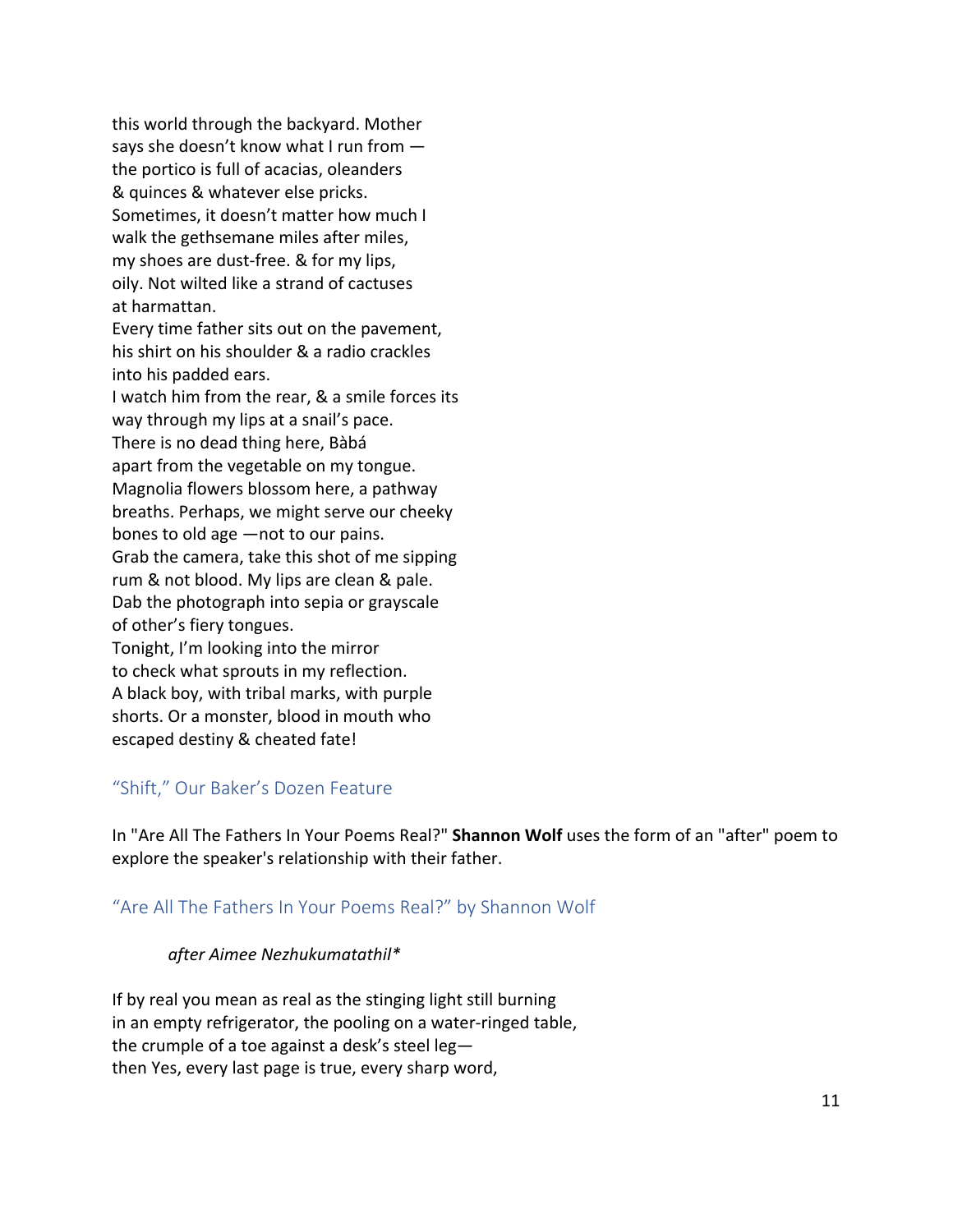bark and bitch. Wait, I have made them all up—all of them and when I say I am fatherless, I mean my father was less and so somewhere there is a room full of fathers, all of them. Can you imagine the number of beater cars, how many unearthed golf balls? Even now, my fathers prepare to call me. One dials the phone, another commandeers the speaker. One screams into the abyss of the internet and one sits at my grandmother's grave. One sleeps with his broken glasses on, another is preparing a dinner alone and every single one of them wonders why I am never coming home.

\* "Are All the Break-Ups in Your Poems Real?" by Aimee Nezhukumatathil https://www.poetryfoundation.org/poems/56130/are-all-the-break-ups-in-your-poems-real

#### **Shannon's Commentary on "Are All The Fathers In Your Poems Real?":**

This poem came out fully formed and running. Much of that immediacy owes itself to the piece from which it borrows its form: "Are All the Break-Ups in Your Poems Real?" I encourage anyone reading this, to read that poem, and in fact any poem by Aimee Nezhukumatathil for a thorough grounding in poetry that just always works. I was inspired by that poem and how it encounters past experience - the surprising color of the language amid the prosaic appearance of the piece on the page. I love its question and answer format, and how the poem goes so far beyond the limitations of our understanding of a call and response.

The original poem dallies somewhere between laughter and nostalgia, and I wanted to walk a similar line. I like to think I am achieving an element of vulnerability, alongside some stinging, palpable anger. I've borrowed some of the structural phrasings of the sonnet-like piece, "If by real you mean" and "Wait. I have made them up—all of them—" for example, and I particularly admired what the final lines, with their repetition of "one," allow the writer to reckon with. For Nezhukumatathil, the "one" allows a playful acknowledgment of the ex-lovers' acts of service: "one chops up some parsley" or "One changes the baby," whereas in my piece the "one" encounters the sickening desperation of the speaker's father: "One screams into the abyss of the internet." Hopefully, the more sardonic language suggests a sizeable tonal shift away from Nezhukumatathil, closer to derisive than facetious.

I won't speak too much on the personal meaning behind the poem, as I hope that the poem speaks for itself on that account - but I will say that I regard poetry as a form of seizing the narrative for oneself. With so many platforms at our fingertips these days, it seems easy for others to speak for you, or rewrite your story in their own favor. This poem is a reclamation of my own story, as a daughter and as a woman in her own right.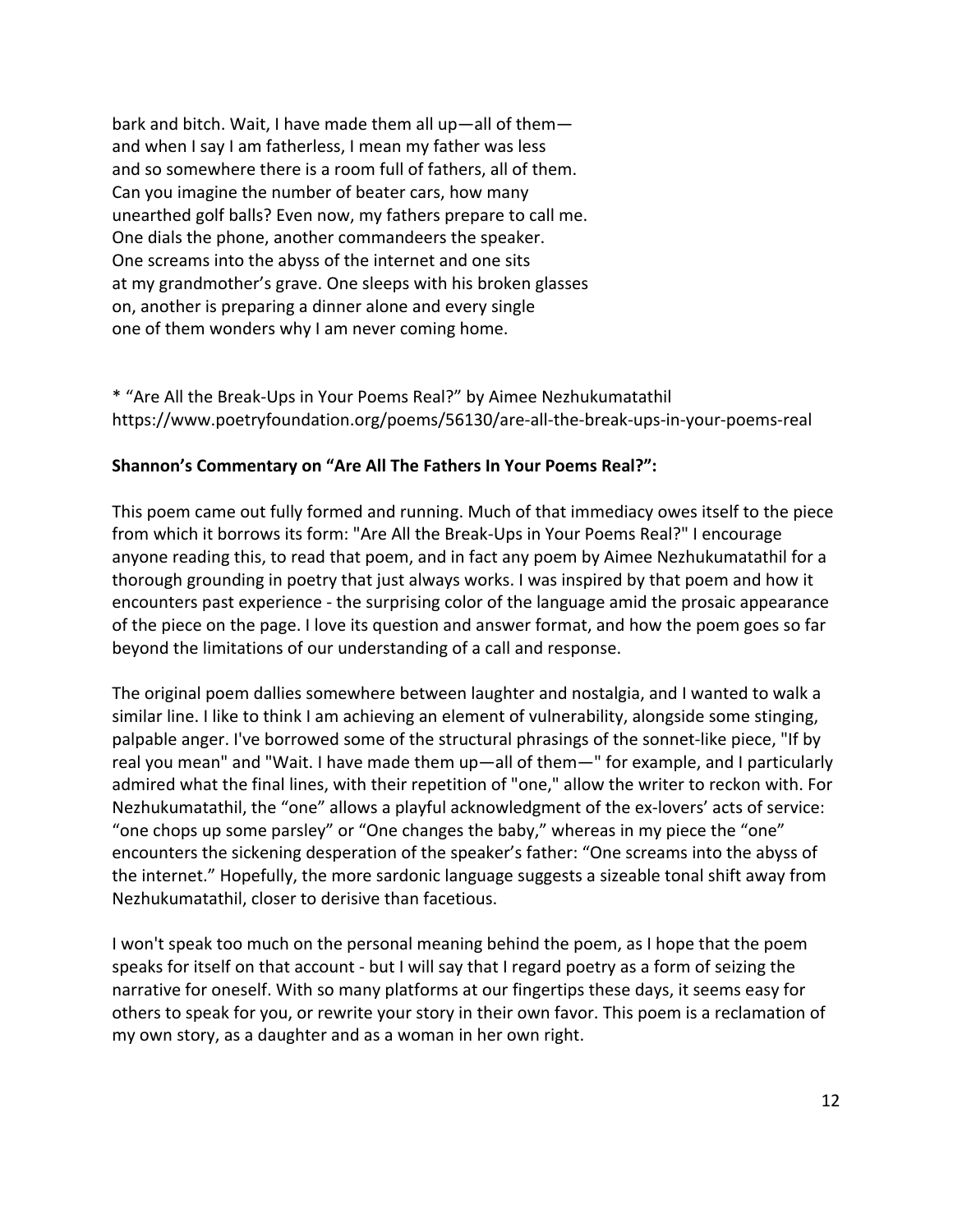#### Poet Biographies

**Schyler Butler**'s (she/her) work appears in *Transition, Hobart, African American Review, Narrative Northeast, Obsidian, Juked,* and elsewhere. Currently, she lives in Columbus, OH. Find her on Instagram: @whistle\_the\_blues and Twitter: @SchylerButler

**Nicole Callräm** (she/her/她) is a nomadic bureaucrat and disciple of existence in all her lifeaffirming and confusing manifestations. She adores rideshare bikes, red wine, and Osmanthus flowers (preferably a mix of the three...all at once). Nicole has been published in *A Shanghai Poetry Zine, Nude Studio, Rat's Ass Review,* and *Alluvium.* She attends the Shanghai Inkwell Poetry Workshop, constantly learning how to be better and braver from these creative souls. You can find her on Twitter at @YiminNicole.

**Molly Greer** (she/her) lives in Maryland with her husband and two children. Recent work has appeared or is forthcoming in *The American Journal of Poetry, Full House Literary, Sledgehammer Lit,* and *Outcast Press Poetry*. You can find her on Twitter: @MKGreerPoetry.

**Jack Apollo Hartley** (he/him) is a poet, Gemini, and dissatisfied only child. His work can be found in *perhappened, Wrongdoing Magazine, warning lines,* and other lovely places, but he's loudest on his Twitter @jackpollyharts.

**Taiwo Hassan** (he/him) is a writer of Yorùbá descent, a poet, and a vocalist. A Best of the Net Nominee, his poems have appeared in *trampset, Lucent Dreaming, Brittle Paper, Dust Poetry Magazine, Ice Floe Press, Shallow Tales Review, Second Skin Magazine, Warning Lines, Augment Review, Madrigal Press, Nigerian NewsDirect, Praxis Magazine, Wizards In Space*, and several other places. He emerged as the first runner-up for the MANI 10 year anniversary Poetry Competition. A poetry editor at *Jupiter Review,* he's also an undergraduate student of Demography and Social Statistics at Obafemi Awolowo University, Ilé-Ifè, Osun State, Nigeria. His first chapbook, *Birds Don't Fly For Pleasure* is forthcoming for publication by River Glass Books.

**Matt Hsu** (he/him) is a student from San Francisco, California. His work has been nominated for the Pushcart Prize, and he's published or forthcoming in *Blue Marble Review, The B'K,* and *Paddler Press.* In his spare time, he enjoys playing tennis and eating dark chocolate. Currently, he's querying his first novel: a twisty, thriller-mystery about a crafty assassin. You can find him on Twitter at @MattHsu19 or at his personal website matthsu156538437.wordpress.com.

**Zebulon Huset** is a teacher, writer and photographer. He won the Gulf Stream 2020 Summer Poetry Contest, and his writing has appeared in *Best New Poets, Kissing Dynamite, North American Review, Meridian, The Southern Review, Fence, Texas Review* and many others. He publishes the prompt blog Notebooking Daily, and edits the journals *Coastal Shelf* and *Sparked*.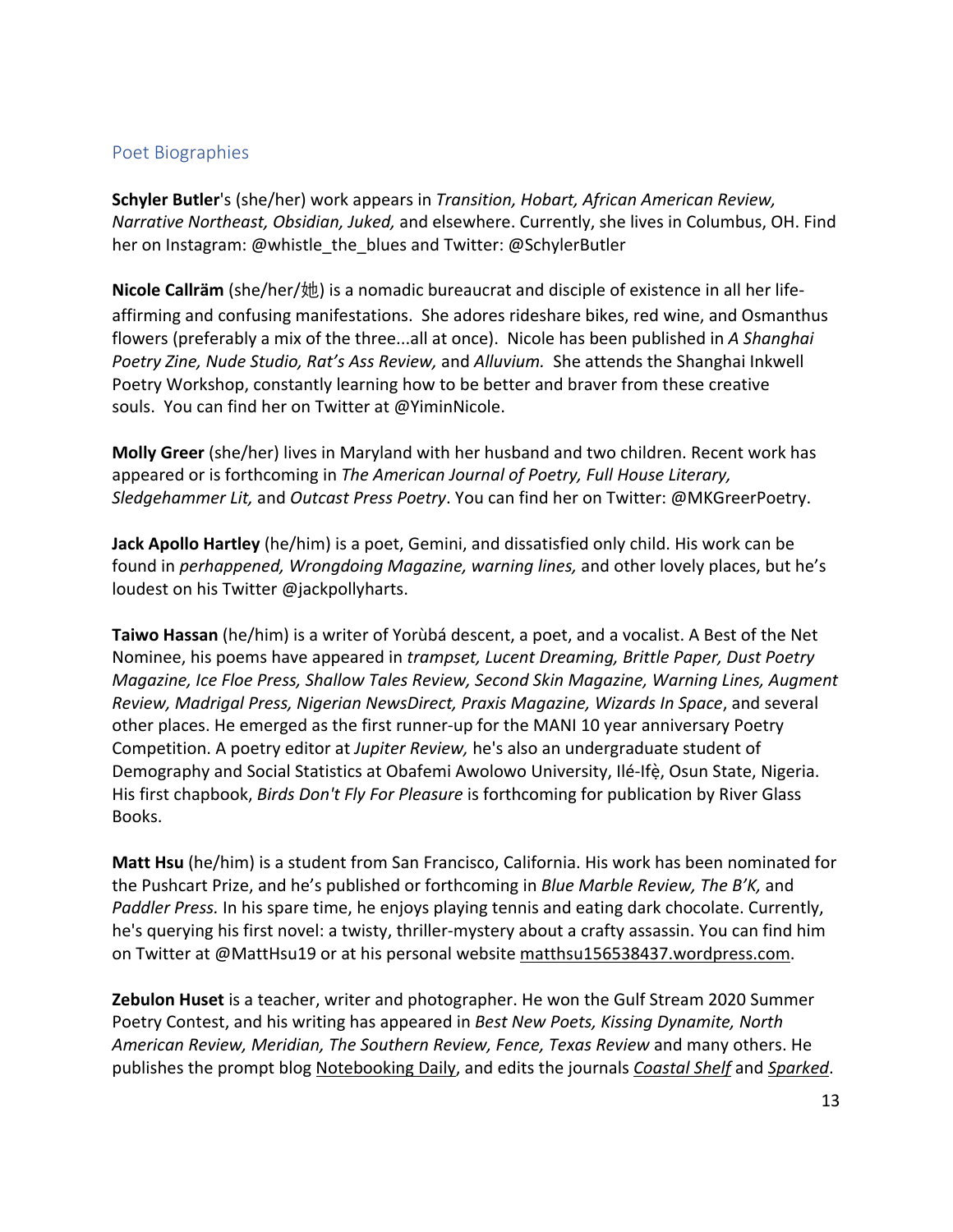**Jess Kadish** (she/her) is a queer Jewish writer whose poetry has also appeared in *Hooligan Magazine*. She's a member of Chicago's *2nd Story* collective, where she writes, curates, and directs personal narrative performance. You can hear some of her work on their podcast. She's also an actor, and you can find out more about that at jessicakadish.com. The title of this poem was originally a text from a friend who meant to write "the world will be made whole" but thankfully was just one letter off.

**Grace Liu** (she/her) is a teen writer from Michigan. Her work has been recognized by The Poetry Society UK, Leyla Beban Young Authors Foundation, and more. You can find her on Twitter at @graceewrites, where she tweets about almond butter and occasionally her writing.

**nat raum** (they/them, b.1996) is a queer disabled artist and writer currently working towards their mfa at the university of baltimore. their work is based primarily on their lived experience with c-ptsd, chronic illness, and queerness, and often takes the form of small-edition image/text publications. recent projects have explored queer escapism, healing, and gender transition. nat's work has appeared in publications including *sledgehammer lit, warning lines magazine, delicate friend,* and *gutslut press*. they are also the founder and editor-in-chief of *fifth wheel press*, a queer lit/art publishing space. nat is an avid fan of glass animals, noisecancelling headphones, indica-dominant hybrids, and bisexual lighting, preferably all at once. find them on the web natraum.com and on instagram and twitter @gr8earlofhell

**Suzanne Richardson** earned her M.F.A. in Albuquerque, New Mexico at the University of New Mexico. She currently lives in Binghamton, New York where she's a Ph.D. student in creative writing at SUNY Binghamton. She is working on a memoir, *Throw it Up,* and a full poetry collection, *The Want Monster*. She is the writer of Three Things @nocontactmag, and more about Suzanne and her writing can be found here: https://wwwsuzannerichardsonwrites.tumblr.com/ and here: @oozannesay

**Sunday T. Saheed** is a 17-year-old Nigerian writer and a member of Hilltop Creative Arts Foundation. He was the 1st runner-up for the Nigeria Prize for Teen Authors, 2021. He was also a finalist for the Wole Soyinka International Cultural Exchange, 2018. His works have appeared or are forthcoming on *Augment Review, Rigorous Mag, Trouvaille Review, Giallo Lit, Gyroscope Review, Cruzfolio, Kalahari Review, Open Leaf Press Review, Cajun Mutt Press, Applied Worldwide, Spirited Muse Press* and others. He can be reached on Instagram on @poetsundaysaheed

**Shannon Wolf** is a British writer and teacher, living in Denver, Colorado. Her debut full-length poetry collection *Green Card Girl* is forthcoming from Fernwood Press. She received a joint MA-MFA in Poetry at McNeese State University and also has degrees from Lancaster University and the University of Chichester. She is the Co-Curator of the Poets in Pajamas Reading Series. Her poetry, short fiction, and non-fiction (which can also be found under the name Shannon